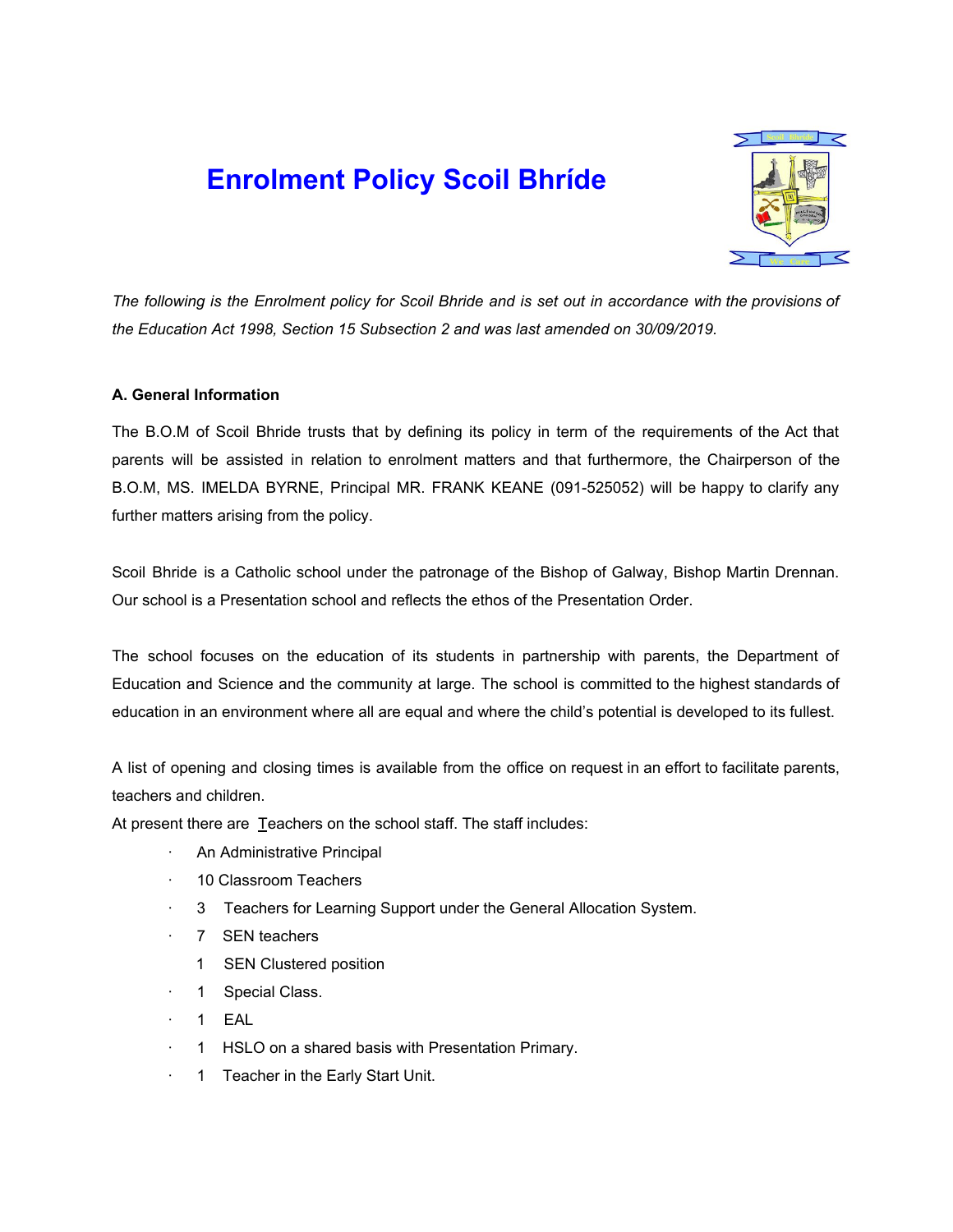Scoil Bhride is a co-educational school that caters for children from the infant stream through to sixth class. The school is dependant on annual and other grant aid and operates within the regulations laid down by the Department of Education and Science.

The school follows the Curricular programmes prescribed by the Department of Education and Science that may be amended from time to time, in accordance with Section 9 and 30 of the Education Act.

Scoil Bhride within the context and parameters of Department of Education and Science regulations and programmes, the rights of the Patron as set out in the Education Act, and the funding and resources available supports the principals of inclusiveness, particularly with reference to the enrolment of children with a disability or other Special Education Need; equality of access and participation in the school; parental choice in regard to enrolment and respect for the diversity of values, beliefs, traditions, languages and ways of life in society.

#### **B. Specific Application Procedures**

 $\cdot$  .

- 1. Parents wishing to enrol a child in Scoil Bhride are asked to fill an enrolment form and return to office with a copy of a birth certificate and/or baptismal cert.
- 2. The names of children returning enrolment forms will be placed on a waiting list.
- 3. Equality of access is the key value that determines the enrolment of children in our school. No child is refused admission for reasons of ethnicity, special educational needs, disability, language/accent, gender, traveller status, refugee status, religious/political beliefs and values or family or social status.
- 4. While recognising the right of parents to apply for enrolment of their child in the school of their choice, the B.O.M. of Scoil Bhride is also responsible to respect the rights of the existing school community and in particular, the children already enrolled. The B.O.M. reserves the right to determine the maximum number of children in each separate classroom bearing in mind: (a) size and available space in classrooms. (b) Educational needs of a particular age. © Presence of children with Educational/Behavioural/Emotional needs.(d) DES maximum class directives. (e) Multi-Grade Classes.
- 5. In the event of the number of children seeking enrolment in any given class exceeding the number of spaces available preceding or during the school year the following criteria will be used to prioritise children for enrolment: (a) Brothers and Sisters (including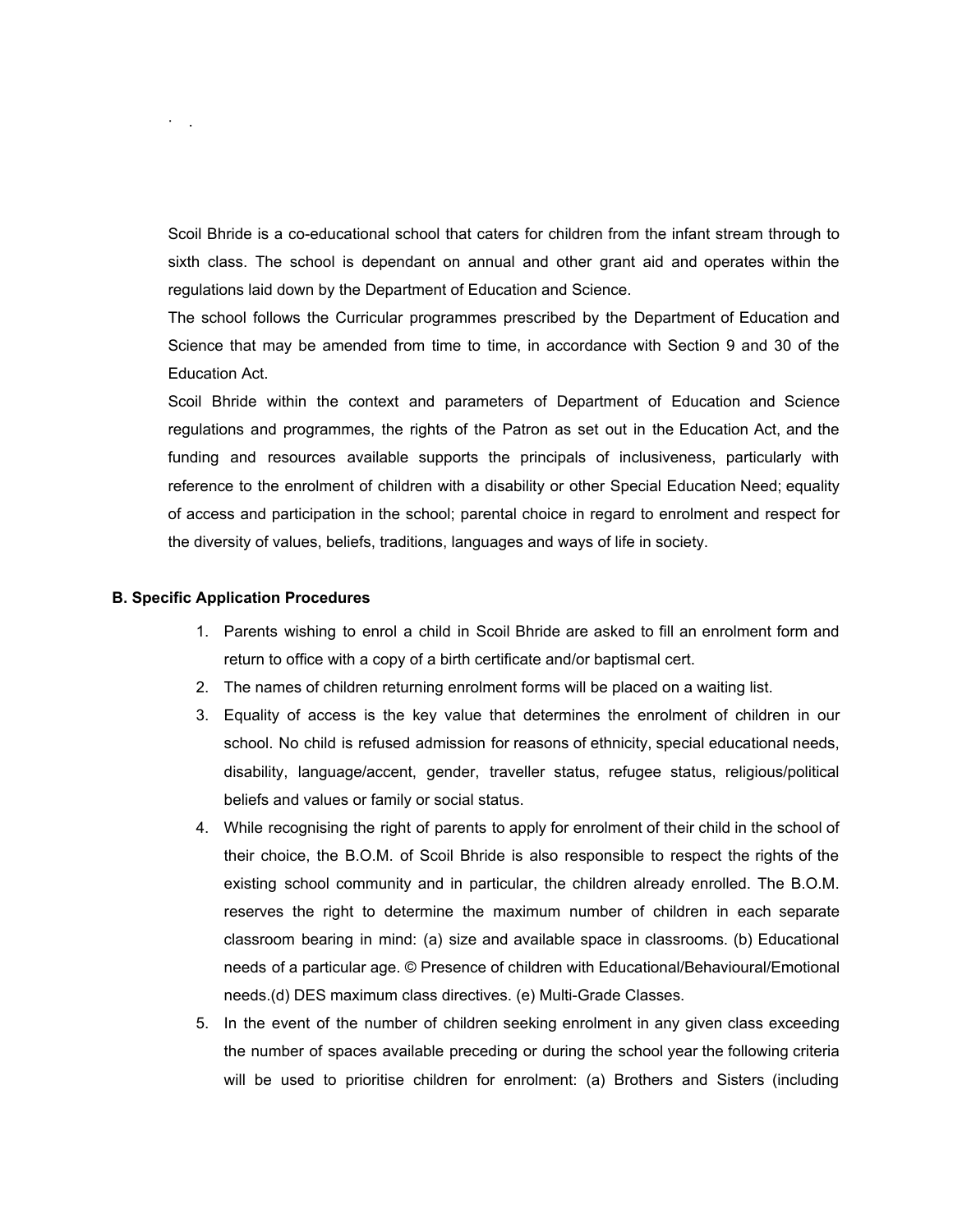step-siblings, resident at the same address) of children already enrolled. (b) Children living within the school catchment area as defined by the patron. (c) Children of current staff. (d) Children whose home address is closest to the school (as measured by a straight line on an OS map) if the child is outside the agreed catchment area. Children wishing to enrol for Junior Infants in Scoil Bhride must be four years at the commencement of the school year in September. Children who are four during September may be accepted upon reaching four up to and including the  $30<sup>th</sup>$  of September. Priority to enrol in the Junior Infant Stream will be given to children attending Scoil Bhride Early Start Programme.

- 6. There is an enrolment period and parents are asked to return completed forms before the Easter holidays of any school year. This is to facilitate the completion of class lists for the following September.
- 7. Pupils wishing to transfer from other schools are enrolled subject to the rules governing National schools. A Letter of Transfer, School Attendance Records and all relevant standardised test results are required before the school considers a transfer. Children's Psychological Reports are also requested in the case of children with Special Needs on enrolment and these children will be enrolled in accordance with the level of resources provided by the DES to the B.O.M.
- 8. Notwithstanding the availability of such resources, parents of children who are unsatisfied with the level of educational provision in our school are advised to consider a special school which is designed and resourced to specifically cater for the needs of children with special educational needs.
- 9. Children enrolled in our school are required to co-operate with and support the school/B.O.M.'s Code of Behaviour as well as all other policies on curriculum, organisation and management. The B.O.M. places parents(s)/Guardians responsible for ensuring their child/children cooperate with said policies in an age appropriate way. In accordance with DES rules for National schools, a child may be suspended. These policies may be added, amended or revised from time to time.
- 10. Parents should be aware that in the event of a serious breach of the school's code of discipline, the B.O.M. may offer reference to the requirements of Section 24 of the Education Welfare Act 2000 and guidelines on code of behaviour used by the NEW permanently exclude a student.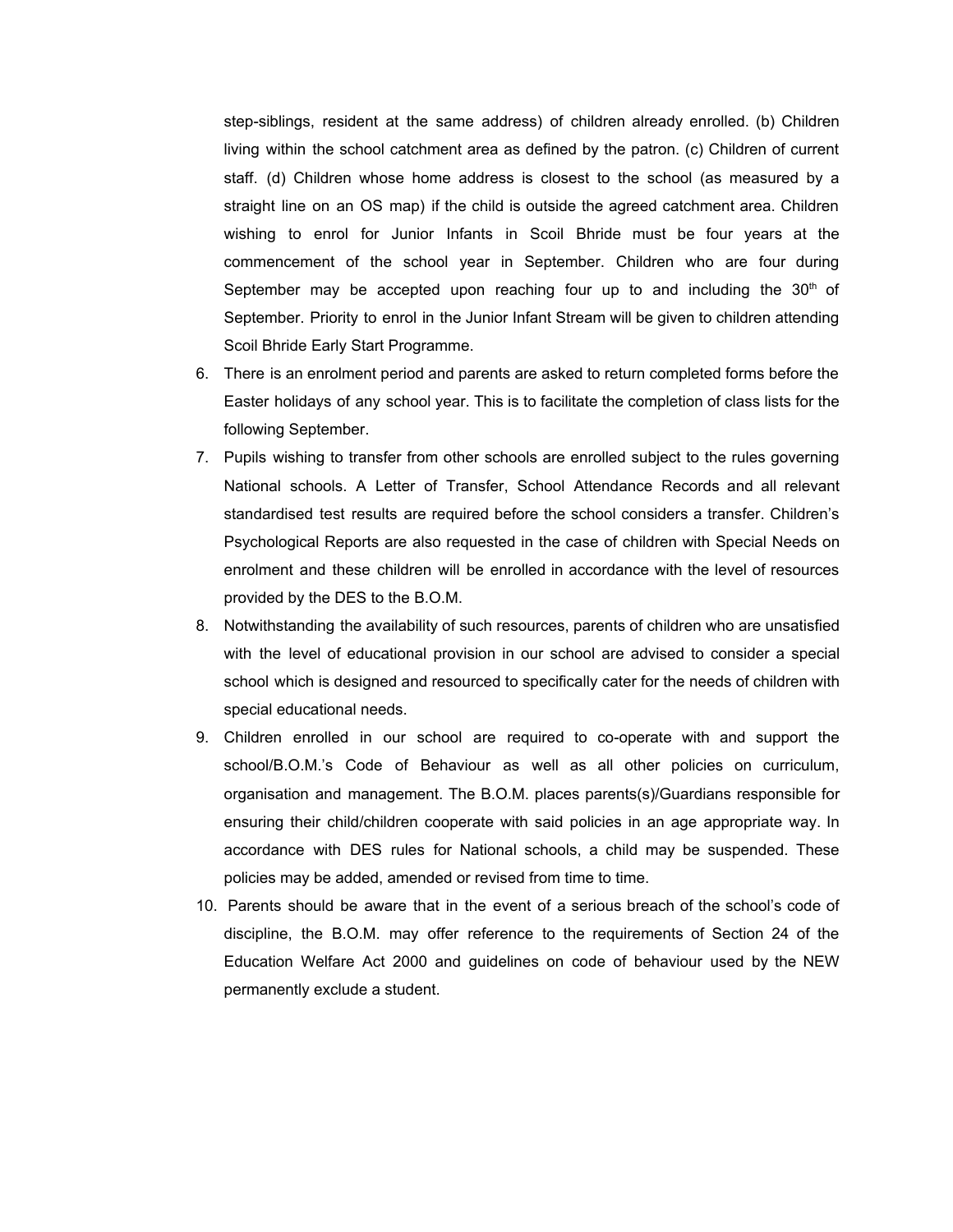#### **Amendment to Section B Specific Application Procedures**:

The Board OF Management have made two amendments to the school enrolment policy having completed a Section 29 Hearing Process and on the recommendations made by relevant professionals during the course of the process. (September 2019)

- 1. Any child whose application comes through TÚSLA or related bodies will have the name submitted at a Board meeting for acceptance. The Board will seek all necessary information in regard to the application prior to making a decision in regard to enrolment.
- 2. The Board of Management refer to children who have engaged with the EWO, SENO,, CAMHS, NEPS , Early Intervention, Social Work Department , or any other TÚSLA related agencies ( September 2019)
- 3. In accordance with the Education Welfare Act 2000 and the Education Act 1998 where the B.O.M. of Scoil Bhride refuses enrolment to a student the decision may be appealed to the DES. Our school's assigned Education Welfare Officer will assist parents with any necessary appeal and can be contacted at TESS Offices.
- 4. The Board of Management reserve the right to refuse to refuse enrolment of child expelled from another school. The Board make a decision based on the complex needs of the children currently attending the school and in the best interests of the children currently enrolled in the school. ((September 2019)